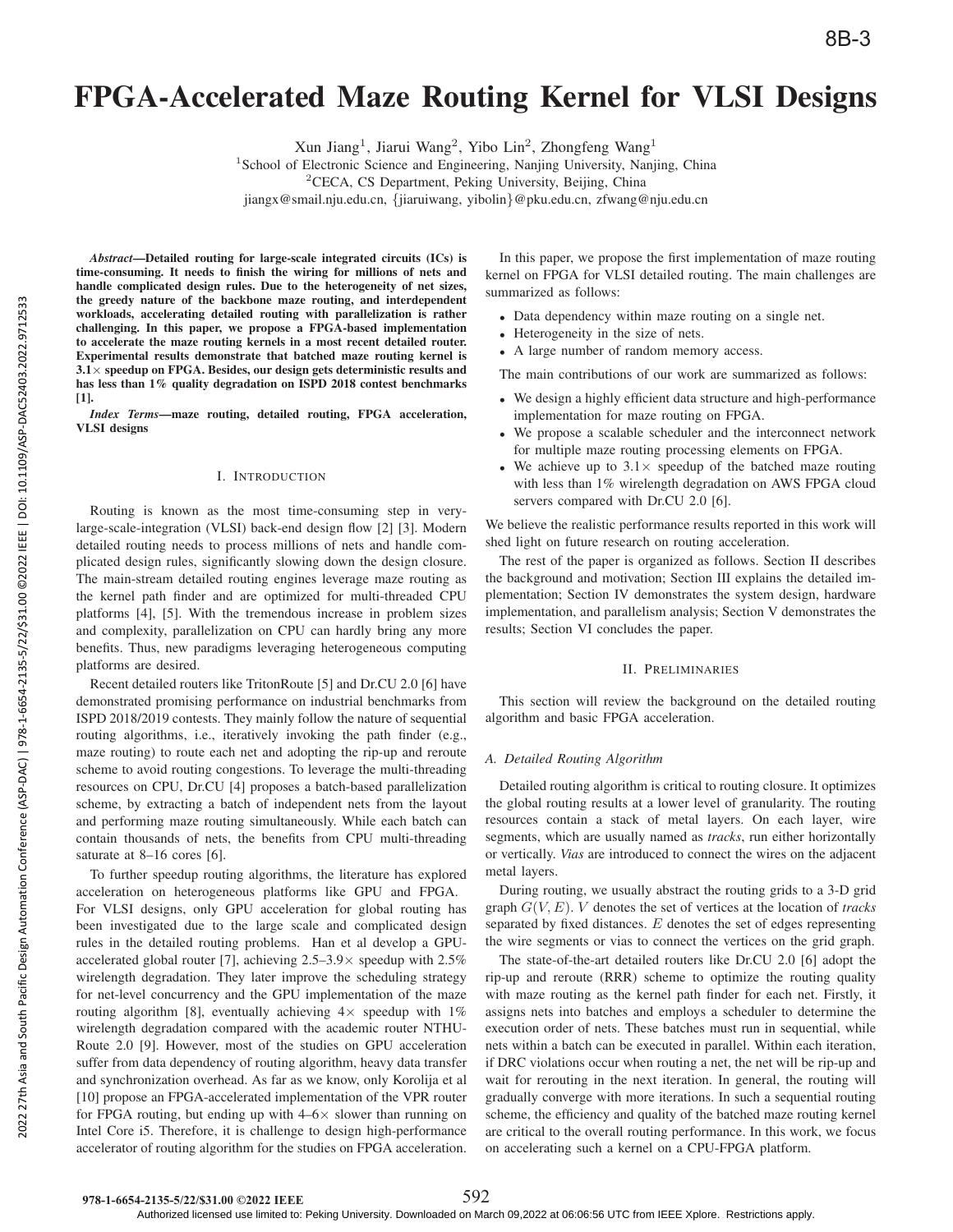## *B. FPGA Acceleration*

FPGA is a flexible computing platform that enables user-defined hardware architectures and software programming models. A FPGA device contains distributed LUTs, SRAMs, DSPs and other computing resources, which provide dedicated parallelism for specific computing. Traditional workloads running on CPUs need to be carefully designed to fully utilize the massive parallelism of FPGA. There are three main techniques to design a high-performance accelerator on FPGA: 1) pipeline the computing task with custom logic, 2) improve the ratio of data reuse on FPGA, and 3) use efficient data structure and memory access behavior to saturate the bandwidth of DRAM.

Furthermore, most FPGA devices also provide PCIe interfaces for communication with the host CPU, which enables us to leverage the power of the heterogeneous computing platforms. Meanwhile, since CPU and FPGA do not share the memory, minimizing the overhead of data communication is important to the overall performance. Coarse grained control signals, data blocks, and interrupts are often adopted to optimize the system performance.

## III. ALGORITHMS

In this section, we introduce the algorithm for our hardwareoptimized maze routing and the detailed implementation of the algorithm on FPGA.

## *A. Hardware-Optimized Maze Routing*

Dr.CU 2.0 [4] has implemented an efficient maze routing algorithm on the multi-core CPU server. It utilizes the priority queue and some heuristic methods to improve the quality and speed. However, the typical maze routing algorithm should be modified to adapt the property of FPGA.

The goal of maze routing is to connect all pins on the nets with minimal cost. In the actual computing stage, the nets will first abstracted as grid graphs. Each pin  $p_n$  is equivalent to a set of vertices  $S_n$  located on its position. The priority queue  $Q$ , the temporary cost set  $T$ , and the vertices' state set  $F$  used in the hardware-optimized maze routing algorithm are also friendly to implemented on hardware.

At the beginning of the Algorithm 1,  $T$ ,  $F$ , and  $Q$  should be initialized to infinity, false, and empty in line 2. Then, the vertices with the start pin are pushed into  $Q$ , whose costs are written to  $T$ . The main body of searching path consists of two nested loops on the grid graph. The inner one is the loop of vertices, that comes to an end at the time of reaching an unconnected pin. The outer one is the loop of pins, that needs to connect all pin on the grid graph. Therefore, the path  $P$  with minimal cost is a set of partial paths in a connected graph.

From lines 11 to 24, there are operations used to construct the total path with many partial paths. In Line 11, GetPartialPath is used to get the result generated using the vertex and its predecessor by one inner loop. In Line 12, the connected pin is removed from the unconnected pin set  $\{p_n\}$ , because the partial path of it has been connected to the total path. From Line 14 to 17, the temporary cost of the vertex in the partial path is set to zero, and these vertices with zero cost are pushed into the priority queue. This operation enables the next partial path can be connected to any vertex in the total path to get the minimal cost. From Line 18 to 21, the vertices of the searched pin are pushed to the priority queue and temporary cost set, because there are no connections between vertices on the same pin. Line 22 means the state of vertices will be cleaned at the end of the inner loop, which ensures the cost of a temporary total path is always minimal. Line 25 and 26 mean that if the vertex has been searched in the same inner loop, the computing will be ignored to reduce redundant computing. From Line 28 to 37, there is the basic expansion of the vertex to its neighbors by comparing the new cost of the vertex with

#### Algorithm 1 Hardware-Optimized Maze Routing.

**Input:** A local grid graph  $G(V, E)$ , N sets of vertices  $\{S_n\}$  related to pins  $\{p_n\}$ .

**Output:** Path  $P$  with minimum total cost.

1: A priority queue  $Q$ , a set of temporary cost  $T$ , a set of vertices' state F.

```
2: t \leftarrow \infty, \forall t \in T; f \leftarrow \text{false}, \forall f \in F; Q \leftarrow \emptyset3: for v \in S_0 do
                                              \triangleright Initialize start pin
4: T[v] \leftarrow v. cost5: Q.\text{push}(v)6: end for
7: Remove p_0 from \{p_n\}8: while \{p_n\} \neq \emptyset do
                                                  \triangleright Loop of pins
9: while Q \neq \emptyset do
                                                Loop of vertices
10: u \leftarrow Q.\text{pop}()11: if u.pin \in \{p_n\} then
12: GetPartialPath(P, u.pin)
13: Remove u.pin from \{p_n\}14: for v \in P. partial do
15: T[v] \leftarrow 016: Q.\text{push}(v)17: end for
                                   \triangleright Reset vertices in partial path
18: for v \in S_{u.pin} do
19: T[v] \leftarrow v. cost20: Q.\text{push}(v)21: end for -
                                \triangleright Push vertices from searched pin
22: f \leftarrow \text{false}, \forall f \in F23: Break
24: end if
25: if F[u] = \text{true} then
26: Continue
                                         Reduce redundant work
27: else
28: F[u] \leftarrow \text{true}29: for v \in u.neighbors do
30: u.parenty \leftarrow \text{PenaltyFunction}(u, v)31: v.\text{cost} \leftarrow u.\text{cost} + (u \rightarrow v).\text{w} + u.\text{penalty}32: v.length \leftarrow \text{LenFunc}(u, v)33: if v \text{.} cost < T[v] and v \neq u \text{.} pred then
34: T[v] \leftarrow v. cost35: Q.\text{push}(v)36: end if
37: end for
38: end if
39: end while
```
the old one. The critical part of maze routing is preserving the search frontier (priority queue Q) and reducing redundant work to improve work efficiency.

The function  $PenaltyFunc(u, v)$  and  $LenFunc(u, v)$  utilize the same heuristic methods as Dr.CU 2.0 [6]. But the whole calculation of the result is separated on CPU and FPGA to take advantage of the bandwidth and the hardware resource on FPGA.

For optimization on hardware,  $G(V, E)$ ,  $\{S_n\}$  and  $\{p_n\}$  are stored in DRAM on board, but  $Q, T$ , and  $F$  are implemented using BRAM on chip. The operations on  $G(V, E)$ ,  $\{S_n\}$  and  $\{p_n\}$  refers to accessing large-capacity DRAM, which is large enough to store these data. The operations on  $Q$ ,  $T$ , and  $F$  refers to accessing BRAM, which is tightly coupled with logic for computing with high-level parallelism. These components are orchestrated to complete the maze routing on hardware.

40: end while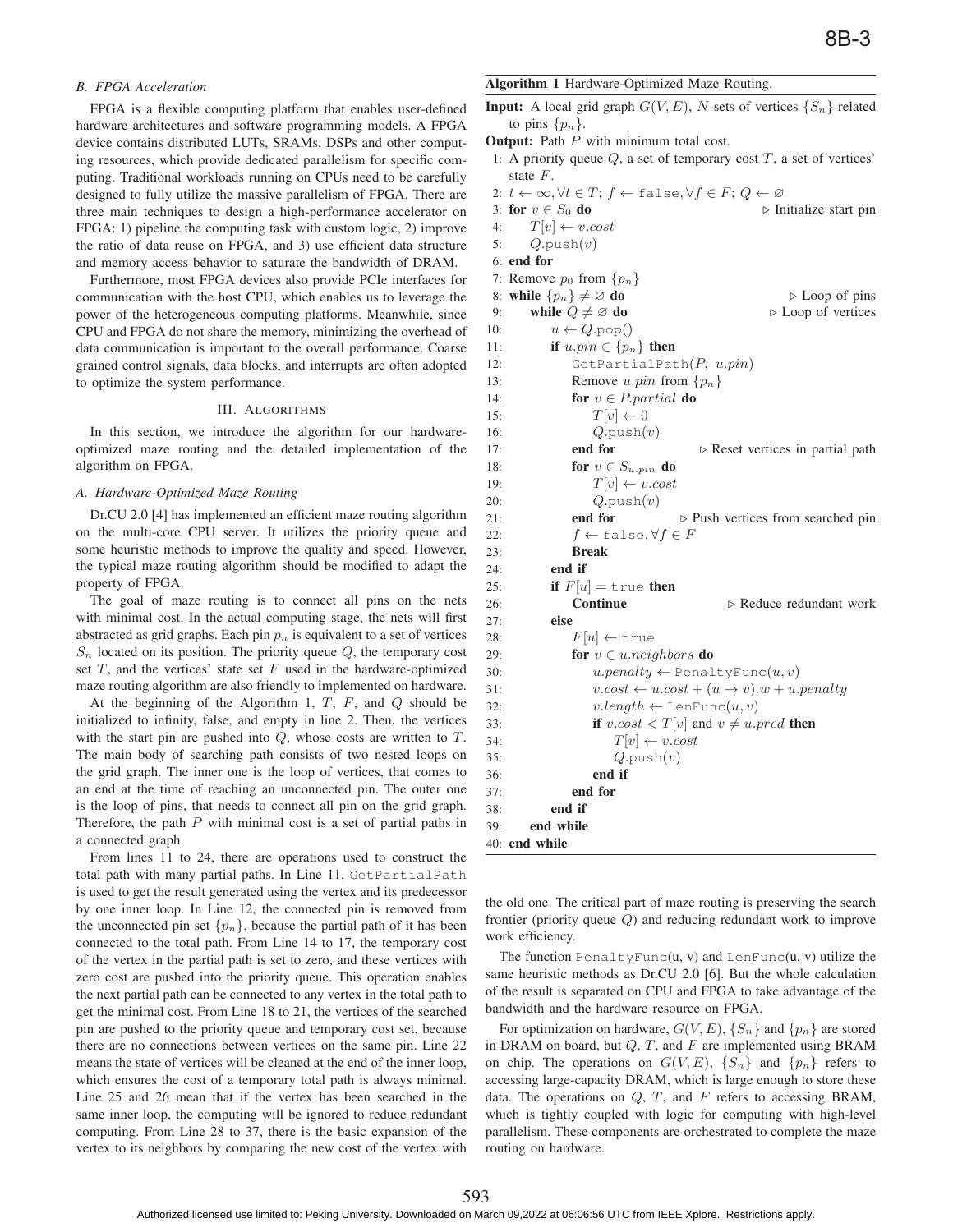## *B. Data Structure for Accelerator*

In the implementation of maze routing on CPU, the data structure is represented by C++ class. However, this format is unsuitable to be directly used by an accelerator on FPGA, which favors a more regular data structure to fully utilize bandwidth and parallel computing components.



Fig. 1: Data Layout in FPGA Memory.

Because the grid graph is a regular cube grid that each vertex on it has just six adjacent vertices, each entry of the adjacent array has the same bit width. As shown in Fig.1, the memory space of the graph on FPGA is divided into four sections: *Graph Pin Table*, *Pin Vertex Table*, *Chip Data Block*, and *Vertex Property Table*. The entry of *Graph Pin Table* is each pin's bias address and the number of vertices with it. The entry of *Pin Vertex Table* is the vertex and its cost with the same pin index. The entry of *Chip Data Block* includes some data for each layer. The entry of *Vertex Property Table* is the six adjacent vertices of one vertex and their costs, along with other data to computing length and temporary cost.

For maze routing implemented on FPGA, the *Vertex Property Table* is accessed with the highest frequency, which dominates the performance of memory access. So, every entry of it is packed into 512 bits to adapt the width of AXI-4 bus and fully utilize the bandwidth of memory. The experimental result shows the benefit of this design.

In Fig. 1, L represents layer index for each adjacent vertex. uL represents layer index for original vertex. M(4 bits) represents minAreaFixable(1 bit), which indicates if the length of original vertex can be fixed with post routing operations, and areOvlpVertex(2 bits), which indicates zero penalty at the two via directions. newLenAdd represents the additional length, which is used in  $\text{LenFunc}(u, v)$  to compute the new length of adjacent vertex.

#### IV. IMPLEMENTATION

#### *A. An Overview of FPGA Acceleration Framework*

The FPGA acceleration framework is shown in Fig. 2. A Graph Dispatcher is designed to receive commands from the host, schedule graphs processed on FPGA, and monitor the status of maze routing processing elements (PEs). Maze Routing PEs Cluster are used to fetch graph data from FPGA memory independently to process routing tasks in parallel.

#### *B. Maze Routing Processing Element*

The Maze Routing Processing Element in Fig. 3 is composed of Tri-State Priority Queue, Controller, and Executor. All components work together to complete the maze routing task and store the path with minimal cost in FPGA memory.



Fig. 2: The FPGA Acceleration Framework on AWS Elastic Compute Cloud (EC2) [11].

*1) Tri-State Priority Queue:* The backbone architecture of Tri-State Priority Queue is P-Heap [12], which is similar to the structure of minority heap. The priority queue is targeted to sort vertices by temporary cost in ascending order. Due to the structure of pipeline between the adjacent layers of the heap, the time complexity of all operations in the priority queue is reduced to *O(1)*. However, Tri-State Priority Queue has improvements compared to P-Heap [12] and Korolija & Stojilović's work [10].

First, our work employs three operations, which are push, pop, and predict, compared to the traditional two operations in a priority queue. The state transform diagram is shown in Fig. 4. Different from push and pop operations, predict operation only reads the top data from the priority queue, then sends the vertex to Controller with the tag of predict.

Second, the usage of LUTs only increases by the order of log(n) compared to Korolija & Stojilović's work [10], which shows high scalability for massive parallel PEs.

The benefit of prediction is demonstrated on the timeline in Fig. 5. In the maze routing algorithm, vertex with minimal cost will be popped from the priority queue at each iteration to ensure optimality. In a normal situation, only when the total adjacent vertices of the last vertex have been pushed into the priority queue, the next vertex will be popped from the priority queue. Therefore, there is a strict global data dependency between the operations of the priority queue, which is hard to handle on CPU. In this design, a predictive policy is employed to fetch the next vertex's data from memory before the end of the last one. From the structure of Maze Routing Processing Element in Fig. 3, when LSU (Load Store Unit) operates one predictive vertex, the other parts of Executor and Priority Queue will operate on the last vertex. The two periods can be overlapped to hidden the long latency of accessing data from DRAM, as a result, to shorten the total time of one iteration of searching vertex. According to the experimental results of predictive policy, the probability of the second-minimal vertex to be the minimal one at the next iteration is over 80%. Therefore, the predictive policy is beneficial for the implementation of maze routing algorithm with just a little incremental cost of hardware consumption.

In Fig. 5, PO represents pop operation in Priority Queue. PR represents predict operation in Priority Queue. CH represents checking vertex in Controller. NL represents skipping loading data from memory in Executor. LOAD represents loading data from memory in Executor. EXEC represents computing and updating in Executor. PUSH represents push operation in Priority Queue. WAIT represents the stalls in the processing pipeline.

*2) Controller:* Controller is composed of Vertex Operation Code Table, Closed Set, and Pin State Table. This module needs to communicate with Graph Dispatcher and schedule different operations of the vertex in a Maze Routing Processing Elements. The scheduling policy in this module can reduce redundant computing and ensure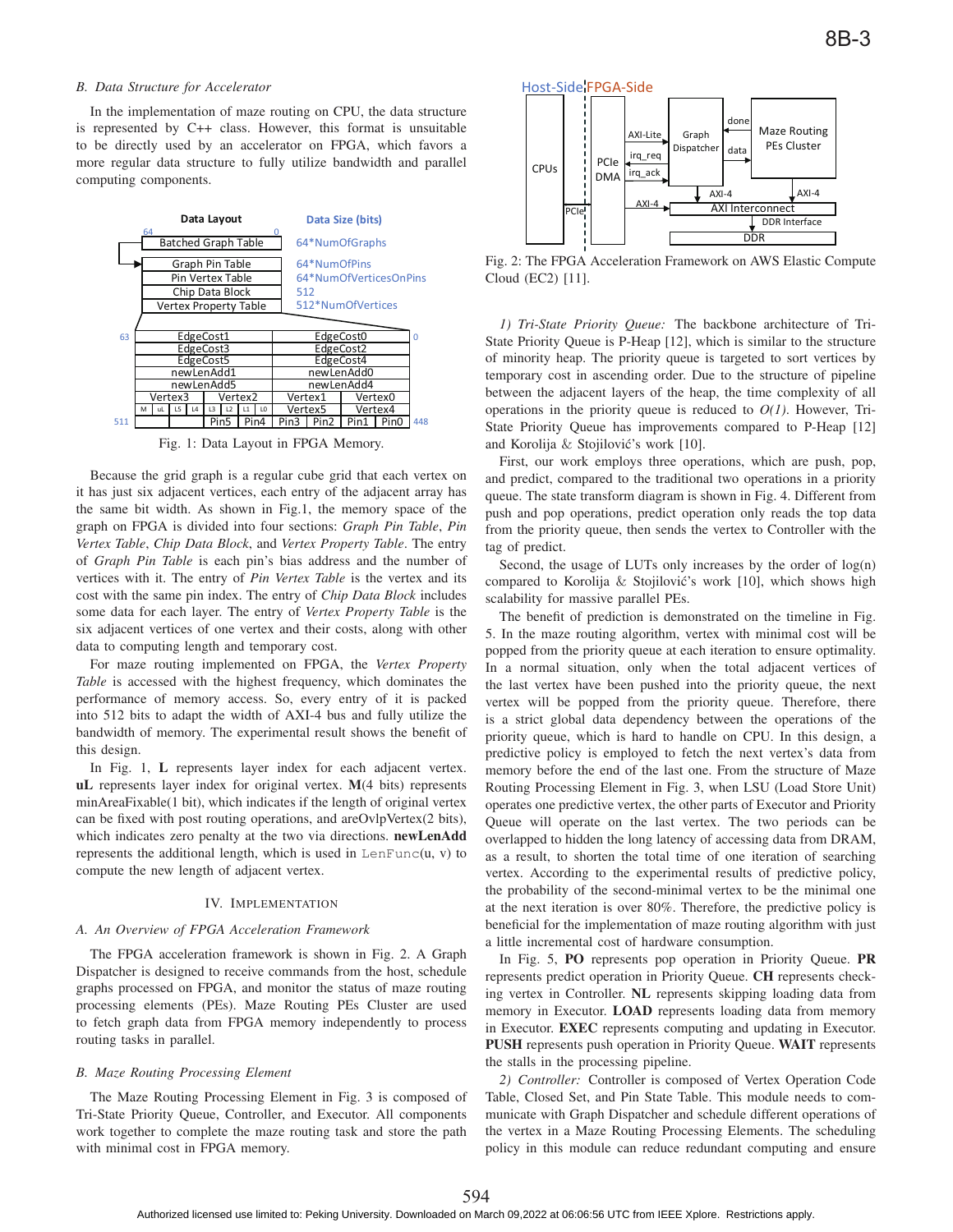

Fig. 3: Structure of Maze Routing Processing Element.



Fig. 4: State transform diagram in Priority Queue.



Fig. 5: Impact of Prediction on Runtime.

the optimality of the algorithm.

*Vertex Operation Code Table:* Different from a simple graph algorithm, maze routing has to handle a more complex schedule policy of vertices. We design a set of vertex operation codes for hardware implementation.

The process of maze routing can be decoupled into two loops of iteration in Fig.6. The inner loop is iteration over vertices, in which vertices are being searched until the vertex belongs to a new pin is searched. The outer loop is iteration over pins, in which pins are being searched until all pins are searched.



Fig. 6: Operation flow of Controller.

These vertex operation codes will control the behavior of Executor.

- 1) START\_OP: Executor should fetch vertices that belong to the start pin, then push them to the priority queue.
- 2) COMMIT\_OP: Executor should search the neighbors of committed vertex, then push them to the priority queue if their cost is minimal.
- 3) PREDICT\_OP: Executor should search the neighbor of the predicted vertex but just store the information.
- 4) MAKE\_ZERO\_OP: When one pin is searched in Controller, this opcode will be sent to Executor. This operation will be triggered at the ending of one inner iteration. Executor makes the cost of all vertices on the path searched in this inner loop zero and pushes these vertices with zero cost into the priority queue.
- 5) REFRESH\_OP: After the execution of MAKE\_ZERO\_OP, Executor will push all vertices that belong to the searched pin with original cost into the priority queue.

*Closed Set:* Closed Set is a table used to store the status of vertices, where each entry indicated one vertex's status. In the Closed Set, the true status of vertex means it has been searched during the inner loop of searching one pin, but the false status of vertex means it has not been searched in the inner loop.

*Pin State Table:* Pin State Table is used to record the status of the pin and the number of vertices related to this pin. When all pin has been searched, Pin State Table will send done signal to Graph Dispatcher.

*3) Executor:* Executor is composed of Load Store Unit, Parallel Computing Unit, Crossbar, and Parallel Updating Unit. The module executes vertex operation codes sent by Controller to access data from off-chip memory, compute new vertices' cost and length, and reconstruct searched paths with minimal total cost. The architecture of Executor is designed for parallel processing of vertices.

*Load Store Unit:* The Load Store Unit(LSU) consists of registers for vertices' information, the logic for prediction, the logic for reconstructing path with minimal cost, and logic for memory access.

*Parallel Computing Unit:* The Parallel Computing Unit(PCU) is composed of four *LenCostUnit*s and two *PenCostUnit*s in Fig. 7, which are designed for computing cost, penalty, and length of new vertices adjacent to the last popped vertex.

*Crossbar:* The Crossbar is an 6-in-8-out multiplex to dispatch vertices from Parallel Computing Unit to Parallel Updating Unit. The main architecture of Crossbar is 8 6-in-1-out arbiters and logic for broadcasting vertices to different arbiters with the lower 3 bits.

*Parallel Updating Unit:* The Parallel Comparing Unit in Fig. 7 consists of 8 same Comparing Units to fully utilize the parallelism of adjacent vertices of a single vertex.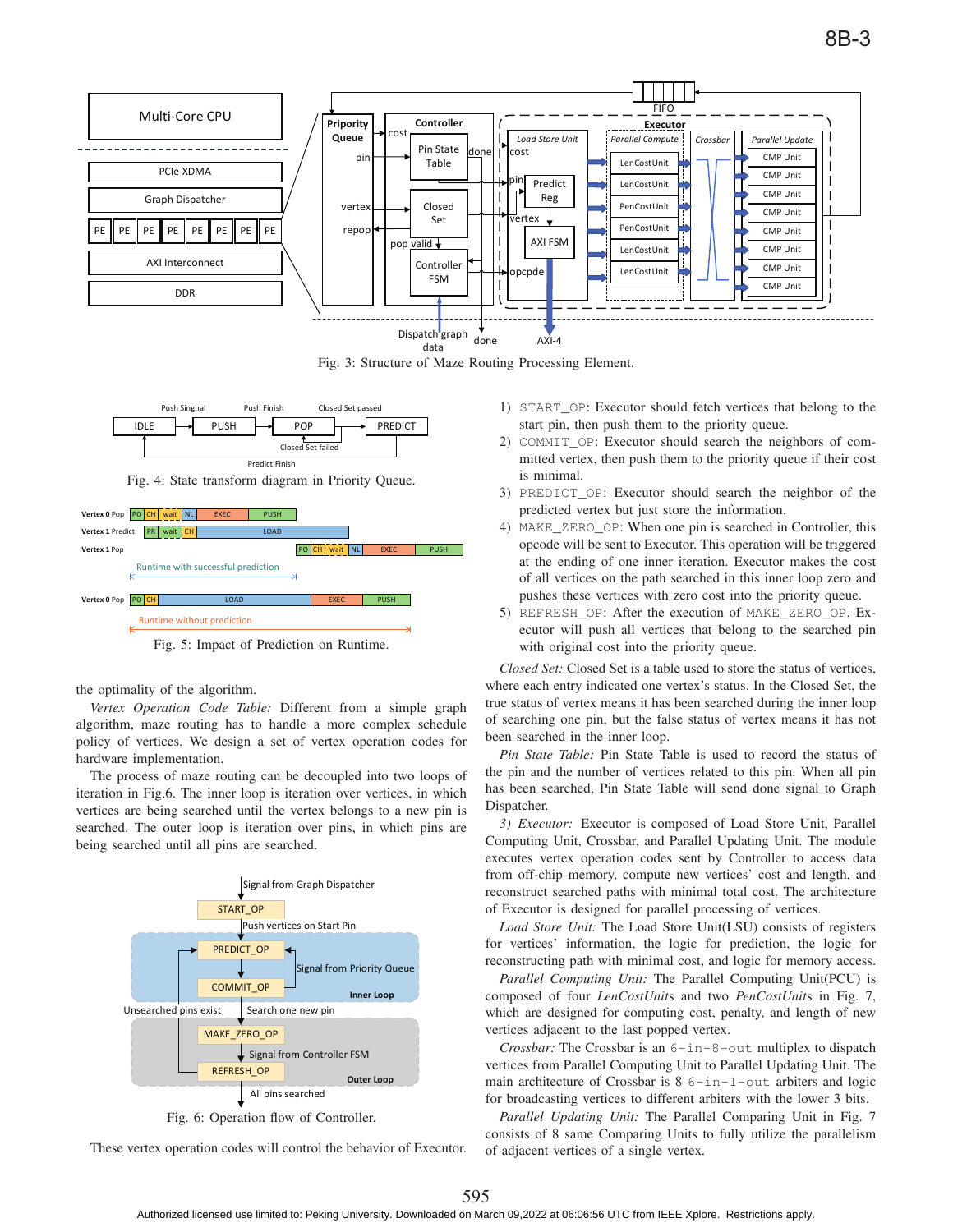

Fig. 7: Computing Units in PPU and PCU.

#### V. EXPERIMENTAL RESULTS

The acceleration framework is developed in Verilog and validated on an Amazon AWS f1.2xlarge instance [11], which has a Linux server with 8-core Intel Xeon CPU E5-2686 v4 @ 2.30GHz with 122GB Memory and the Xilinx Ultrascale+ VU9P FPGA. There are 1.2M LUTs, 76 Mb of Block RAM, and 270 Mb of Ultra RAM on this FPGA device. The hardware design is synthesized by using Vivado 2020.2. We configured the hardware with one cluster of 1, 2, 4, 8, or 12 PEs for the test with a targeted frequency of 125MHz. Dr.CU 2.0 [6] runs on the same AWS server as the baseline.

### *A. Batched Maze Routing Acceleration*

Because of the benchmarks of ISPD2018 and ISPD2019 are both executed by the same maze routing kernel, we just use ISPD2018 benchmark to justify the effectiveness of FPGA acceleration. Batched maze routing kernel is executed on a large batch of graphs in the detailed routing stage. There are almost  $1,000 \sim 10,000$  graphs (nets) in one batch without data dependency between any two graphs. From the distribution of graphs' sizes in ISPD2018 contest benchmark [1] and the capacity of PE, the small graphs (number of vertices less than  $2^{16}$ , taking more than 90% among all graphs) are accelerated on FPGA.

Fig. 8 shows the acceleration ratio of batched maze routing kernel on FPGA compared with CPUs. The test6 of ISPD2018 contest benchmark [1] is used to show the acceleration of batched maze routing kernel. In Fig. 8, the implementation of batched maze routing kernel on FPGA with 12 PEs is  $3.1 \times$  faster than the state-of-the-art detailed router Dr.CU 2.0 [6] running with 8 threads when the batch size is larger than 200. When batch size is within the range of 0  $\sim$ 200, the acceleration ratio is still above  $2.0 \times$ .

To verify the routing quality of the FPGA-accelerated maze routing kernel, the results of accelerator are dumped and further processed in the software framework of Dr.CU 2.0 [6]. For batched maze routing, the workload is composed of kernels with various batch sizes, the number of PEs is configured to 12, and the number of CPU threads is configured to 8. In TABLE I, the quality degradation of FPGA-Accelerated maze routing is less than 1%. The degradation is caused by omitting the method of expanding searching space in Dr.CU 2.0 [6] for the implementation on FPGA. The detailed routing stage is composed of multiple iterations, where the first iteration is the most



Fig. 8: Acceleration ratio at different batch size compared with 8 thread CPU.

time-consuming according to Dr.CU [4]. With the time breakdown of detailed routing in Dr.CU [4], 37.3% of the total runtime is taken by maze routing and the other part is mainly the time of generating routing graphs. Therefore, the Runtime column in TABLE I refers to the batched maze routing in the first iteration of the detailed routing, which is reasonable to demonstrate the promising speedup of maze routing kernel on FPGA.

With the same configuration of the accelerator, we also compare the runtime of the batched maze routing with prediction policy and without it. In TABLE I, the runtime of the test6 on FPGA with prediction policy is 27ms. However, the runtime of the same test without prediction policy is 29ms. Therefore, the prediction policy accounts for 7% performance gain for the batched maze routing.

## *B. Scalability of Multiple PEs*

In Fig. 9, our design shows promising scalability compared with Dr.CU 2.0 [6]. With the number of PEs is 4, 8, or 12, the performance of FPGA is  $1.2 \times$ ,  $2.2 \times$ , or  $3.1 \times$  higher than 8-thread CPU execution mode. The runtime of batched maze routing kernel with 8 threads on CPU server is regarded as baseline runtime, because it has almost reached the peak performance on a multi-core CPU server form Fig. 9. The gain of speedup on multi-core CPU server decreases drastically with 4 threads and beyond, and saturates at 8 threads. The reasons probably come from massive random memory access and synchronization overhead with the number of threads increasing.

The performance of parallel PEs on FPGA increases almost linearly, when the number increases form 1 to 12. We cannot further increase the number of PEs due to the limitation of the FPGA device. From the potential growth of the acceleration ratio, we believe the performance will continue to increase. Considering all PEs just share one independent DDR4 channel, the scalability is remarkable with the compact data structure and concurrent memory access pattern.

Besides, the speed of running maze routing on FPGA is always higher than that on CPUs with the same number of PEs and threads. Especially, when the number of PEs is one, the acceleration ratio is still 1.9× compared with one CPU thread. Considering the frequency of CPU is 2.30 GHz, which is almost  $20 \times$  of the frequency on FPGA (i.e., 125MHz), the custom logic on FPGA shows remarkable performance by leveraging internal parallelism of maze routing and designing high-performance architecture.

#### *C. Consumption of Hardware Resource*

The hardware resource consumption of this design is shown in Table II. *PE* is configured with 16-bit vertices and 6-bit pins. Top(12) is the top-level module implemented on FPGA with 12 *PE*s. Considering the resource consumption of  $Top(12)$ , the number of *PE*s can still be increased to boost performance.